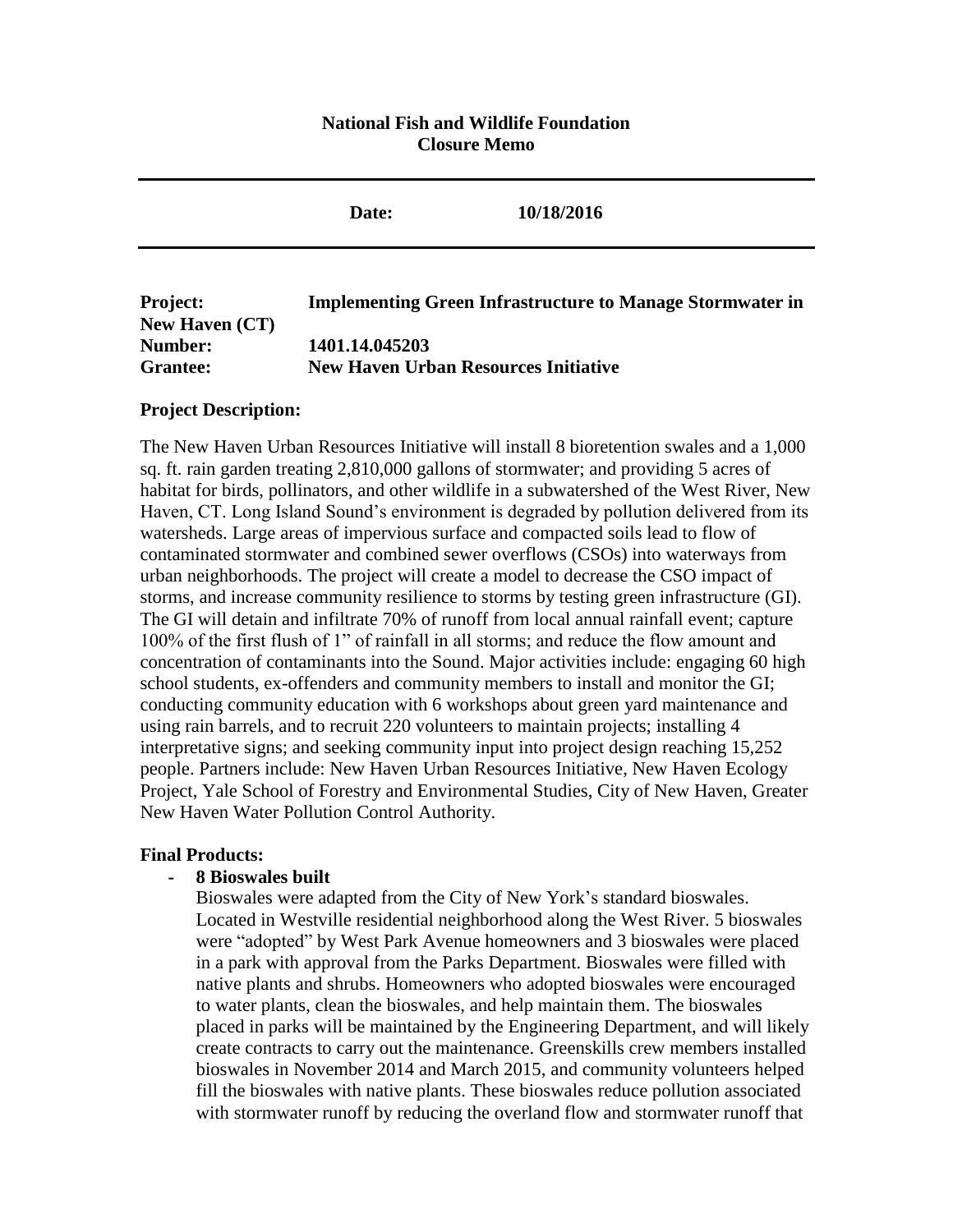enters the West River. There were significant problems in maintaining bioswales, mostly due to the buildup of leaves and exacerbated by failure of the city to regularly perform street sweeping. As a result of bioswale installment, a 91% reduction of stormwater from the treatment sewer was observed.

## **- 1,000 foot rain garden built**

A large rain garden was installed outside the front entrance of New Haven Ecology Project's (NHEP) school on the Common Ground Campus, completed through planting by 10 Ground's Green Jobs Corps members. Instrumentation was installed to measure the change in stormwater flow as a result of the rain garden and other green infrastructure projects.

#### **- 1,400 square feet of bioretention installed** Together, the rain garden and the 8 bioswales cover 1,400 square feet of new

green infrastructure.

**- 15 acres of habitat placed under BMP implementation for nutrient or sediment reduction** 

It is estimated that the installed bioswales and rain garden reduce contamination load by 2,480 pounds.

# **- 7 monitoring programs were established**

Monitoring programs were established for 4 bioswales, 2 subwatersheds, and 1 watershed, totaling 15 acres of land being monitored. This includes 5 acres intensively used by the New Haven Ecology Project and two 5 acre sewersheds draining to the West River.150,000 measurements were made of hydrological conditions, sewer and storm water temperature and total dissolved solids over a 6 month period to establish baseline hydrologic conditions in two watersheds that confirmed the two watersheds were hydrologically identical, allowing the unmodified watershed to serve as a control for the watershed where bioswales were installed. 500 storm samples were collected and analyzed for conductivity, temperature, nitrate, total nitrogen orthophosphate, cadmium, copper, and total suspended solids.

## **- 220 volunteers participated in the project**

Volunteers were recruited by New Haven Urban Resources Initiative (URI), NHEP, and the West River Watershed Coalition. Volunteers help create the NHEP rain garden, Greenskills crew members installed bioswales in November 2014 and March 2015, volunteers helped maintain the 8 bioswales by planting perennials, and improved home lawn maintenance practices, which focused on recommending that the downspouts on households are redirected to water lawns rather than going into the storm system. The Greenskills crew consisted of 22 high school students, 4 Yale graduate students, and 12 ex-offenders. The high school students came from a partnership with Common Ground High School, from the Common Ground Green Job Corps. These students focused on planting the bioswale, bioswale maintenance, and community outreach. The ex-offenders came from a partnership with Emerge (a Transitional Workforce Development Program)

### **- 220 community members educated that demonstrate a minimum level of knowledge or skills**

This includes the 220 volunteers that participated in the project, learning about green infrastructure, bioswales, and stormwater management. These volunteers